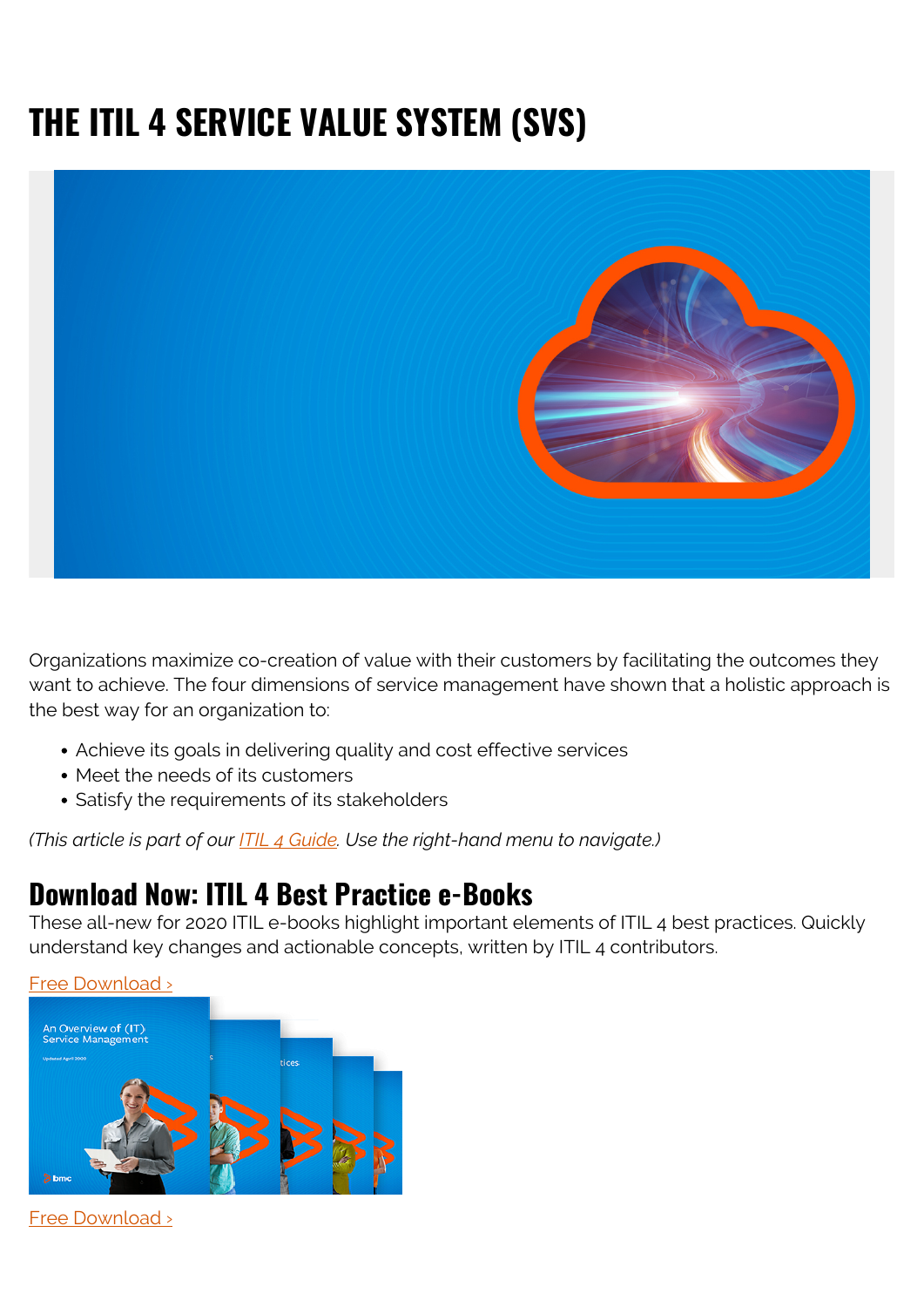In order to function properly, an organization's service management elements need to work

together as a system. ITIL $^{\circ}$  4 has introduced the Service Value System (SVS), to ensure that the organization constantly co-creates value with all stakeholders through the use and management of products and services.

## **What is the ITIL service value system?**

The ITIL SVS describes how all the components and activities of the organization work together as a system to enable value creation.

The SVS is made up of specific inputs, elements, and [outputs](https://blogs.bmc.com/blogs/outcomes-vs-outputs/) relevant to service management. The key inputs to the SVS are opportunity and demand. The output of the SVS is value delivered by products and services.

- **Opportunity** refers to options or possibilities to add value for stakeholders or otherwise improve the organization.
- **Demand** refers to need or desire for products and services among internal and external consumers.

Opportunity and demand trigger activities within the ITIL SVS, and these activities lead to the creation of value. Opportunity and demand are always entering into the system, but the organization does not automatically accept all opportunities or satisfy all demand.

The structure of the SVS is shown in the diagram below.



## **ITIL Service Value System**

The 5 elements

which support the transformation of demand into valuable outcomes are defined as follows:

| <b>SVS Element</b>        | <b>Definition</b>                                                                                                                                                |
|---------------------------|------------------------------------------------------------------------------------------------------------------------------------------------------------------|
| <b>Guiding Principles</b> | Recommendations that can guide an organization in all<br>circumstances, regardless of changes in its goals,<br>strategies, type of work, or management structure |
| Governance                | The means by which an organization is directed and<br>controlled                                                                                                 |